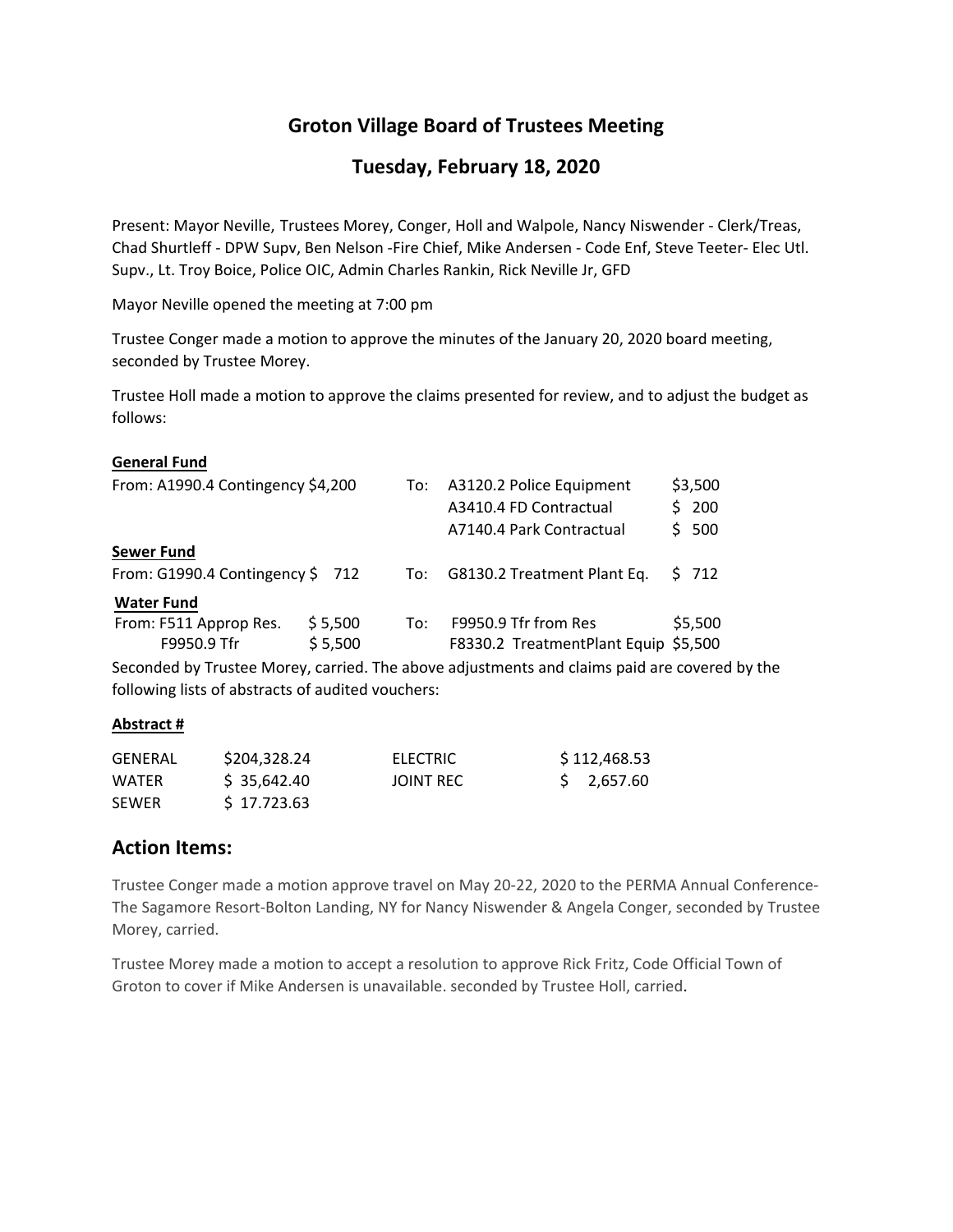# **Monthly department reports:**

# *Electric:*

Supv Teeter reported:

- Substation oil samples were taken.
- 2/5 Yearly stray voltage testing was started.
- Working on tree trimming
- 104 Church St. set and energized new transformer and are setting 7 meters.
- Clerk Niswender is working on submitting the LTA for the Hydro Contract.

## *DPW:*

## **Supv Shurtleff submitted his monthly report with comments:**

# **Department of Public Works January 20 – February 18, 2020**

# **Completed Work/Projects:**

- Plowing & salting as needed
- Work on shelving for organization at the main office
- General maintenance at the water plants
- Install new leaf springs on truck #46
- Truck #42 had recall items repaired
- Installing new pump, filter and plumbing for the pool
- Clean up from 12" + snow storm 2/7/2020

# **Schedule of Work**

- Finish plumbing at the pool pump house
- Refurbish the guard shack area
- Install new sewer manhole lids where needed

Guard Shack refurbish on hold to hear from Tompkins County on a grant. Will begin outside work as the weather improves.

Trustee Holl mentioned ceiling tiles in Police building should be replaced.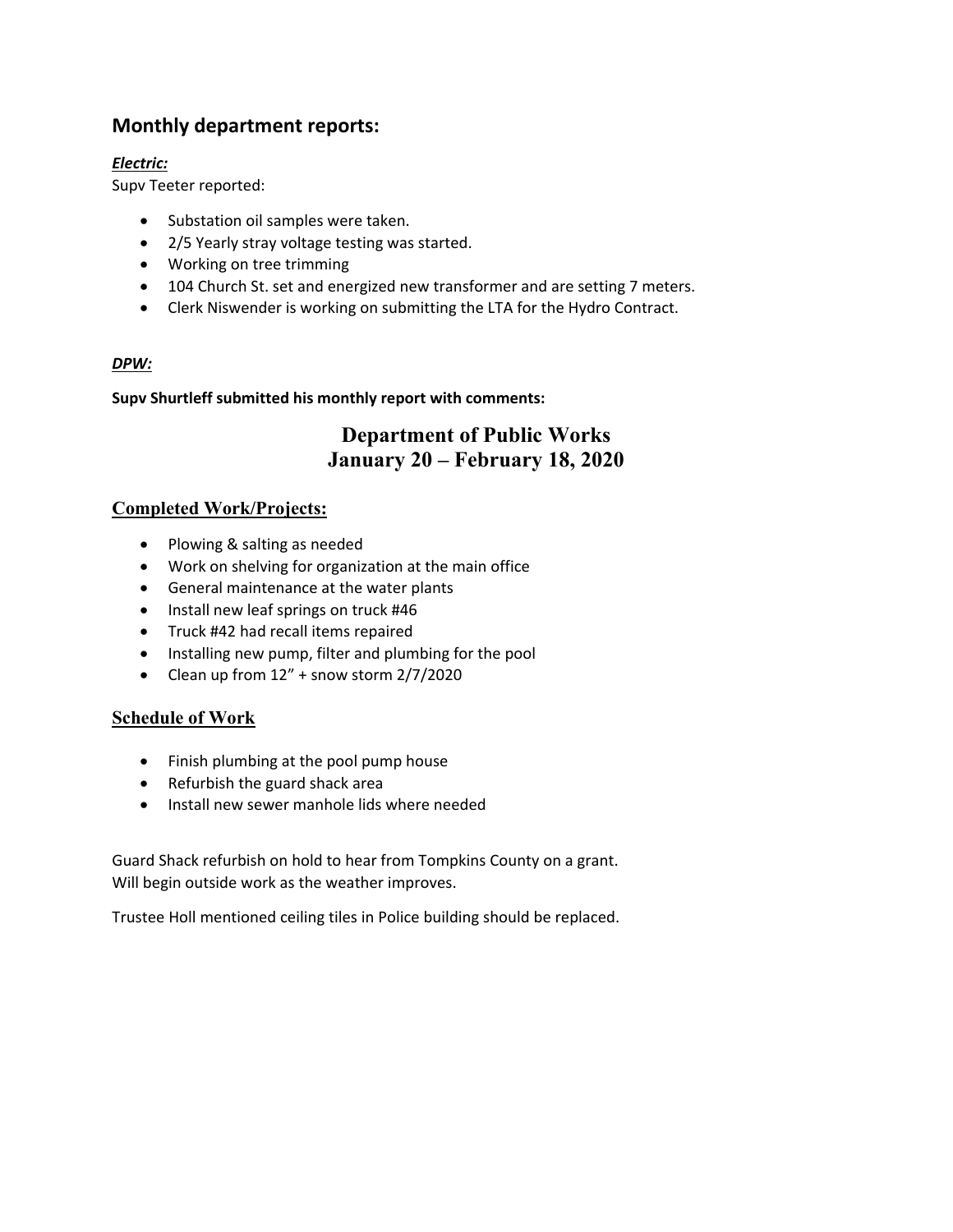#### *Groton Fire Department:*

#### **Chief Ben Nelson reported:**

- Calls YTD: 128 ambulance calls 20 fire calls
- Covered for Dryden Fire they had their banquet. We sent a crew over and they put out a car fire after being there for 4 min.
- GFD BBQ on February  $1<sup>st</sup>$  It went great. Next one will be at the end of April
- Finished up OSHA Training. Most everyone set and the rest will be taking the training at the end of March.
- Individual reached out from Trumansburg for a paramedic position.
- **•** Dryden has helped cover as Groton has been getting a lot of  $3^{rd}$  and  $4^{th}$  calls.

#### *Police Report*

#### **Lt. Boice reported:**

Town of Groton has approached the Village Police Department to have officers cover as security officers for court. He submitted a draft document to have our attorney review.

The police department would like to have James Allen come in and clean once a week.

#### **Trustee Conger reported:**

- *Joint Recreation:* Youth Basketball practicing 2 times a week – Games in Homer & Cortland 76 Kids participating –
- K‐2 Basketball on Saturdays with 52 little one playing.
- Youth Wrestling 27 kids participating grades 2nd 6th
- Certified ARC Babysitting class was done on February 9th a full class of 13 kids
- Men's Basketball Friday night's 8‐10 player, Thursday night's 10‐15 Players
- Cabin Fever pretty well set 6-7 family 7-8:30 open skate. All vendors filled.
- Beginning on spring programs, Track and Field, Baseball and Softball.
- All but 2 dates set for the summer concert series.

#### *Youth Commission*

- New Town Rep Brian Klumpp
- Current Programs include Super Scientist with 10 elementary students enrolled, Girl Ventures with 8 middle school girls enrolled, Cooking with Groton Harvest has 19 elementary students enrolled, 11 boys and 8 girls. Chef It Up has 12 junior high students enrolled. Groton Fresh continues to grow. 25 families, 85 individuals are being served. Families are learning new healthy foods and other school districts are showing an interest in recreating what we are doing. For attending the National Farm to School program in Albuquerque, NM each of the 4 local attendees will be receiving a grant of \$2,500.00 (total \$10,000) from the Park Foundation for a new project for the coming fall. New ideas will hopefully be generated by the Conference in NM.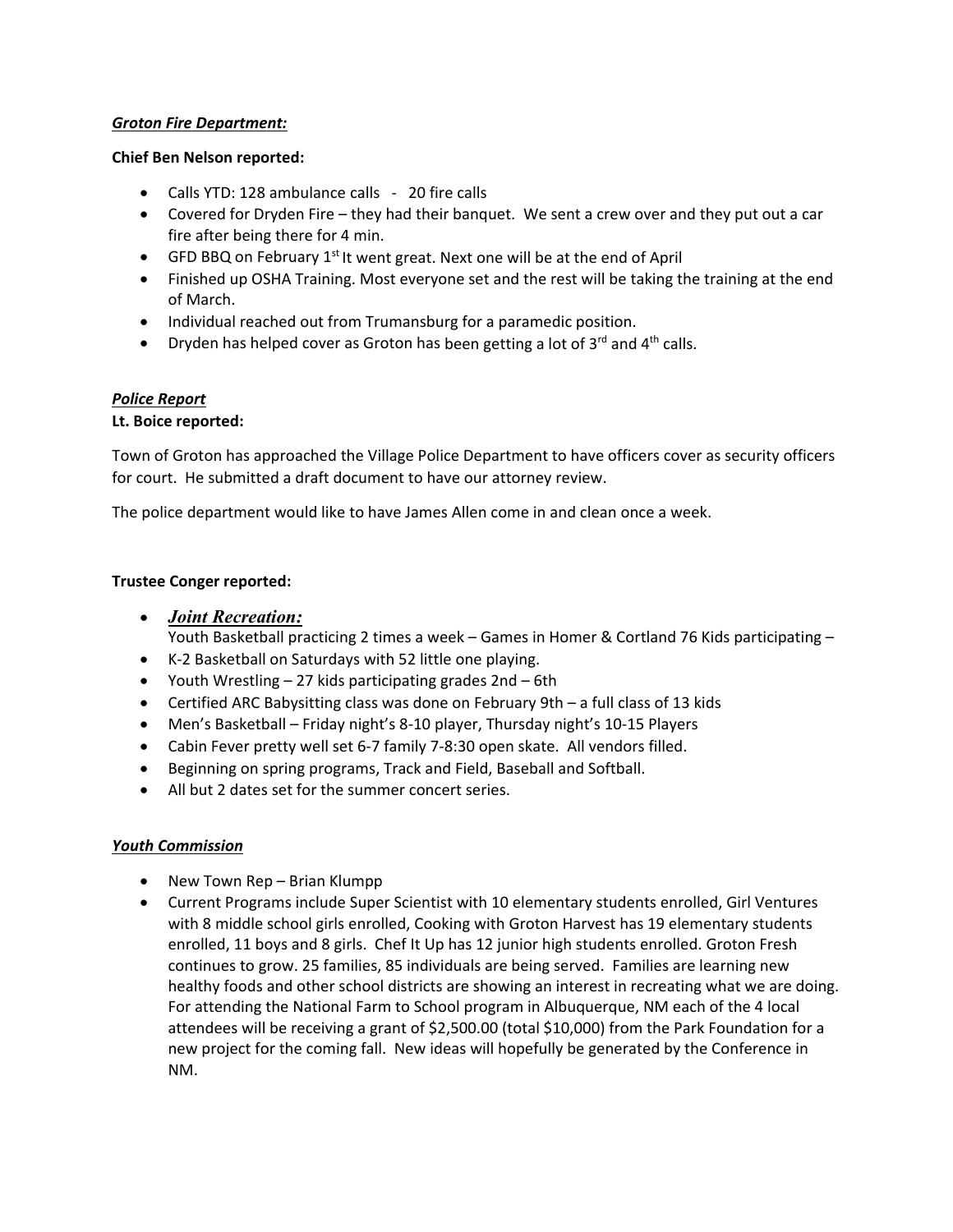- Groton Harvest: We will be launching a community garden program this spring to strengthen the community ownership of the project. Looking for partnerships between local agencies, businesses and non‐profits to host gardens.
- Tween Night coincided with the Chinese New Year, 23 youth learned about the Year of the Rat and the Chinese Lunar Calendar while trying Chinese food from the Asian Market.

Trustee Conger made a motion to adopt a Resolution authorizing the extension of the hydro contracts with NYPA to 2040. seconded by Trustee Morey, carried.

## **Discussions:**

#### **Discussion on request from Pete Goodsell‐ Goodsell Mechanical Services.**

Clerk Niswender reviewed letter from Pete Goodsell‐ requesting to reduce the cost of what we charge for Pall Trinity Trailer Cleaning from \$500 to \$250. After much deliberation and consideration, they board feels that as we are unable to monitor the amount of electricity and water being are used and that they are able to utilize the property as needed, \$500 per trailer is a fair amount.

#### **Discussion on use of property on Gerald Moses Drive.**

We are looking at using it for public use and recreational activities.

#### **Discussion of Proposed Water Main Project**

Replace the water main on Corona Ave – Tie into and take to the end of the street. Abandon old 4" main.

Aprox. \$200,000 project est. CT Male – project then go out to bid. May require a short statutory installment bond. Current water main prob from the 30's.

Suprv. Shurtleff will ask CT Male for an estimate and bring to next meeting.

7:30 Public Hearing on Local Law #2 ‐ which will amend Chapter 145 of the code of the Village of Groton "Parks and Swimming Pools; Municipal"

Clerk Niswender read the public notice on Local Law #2.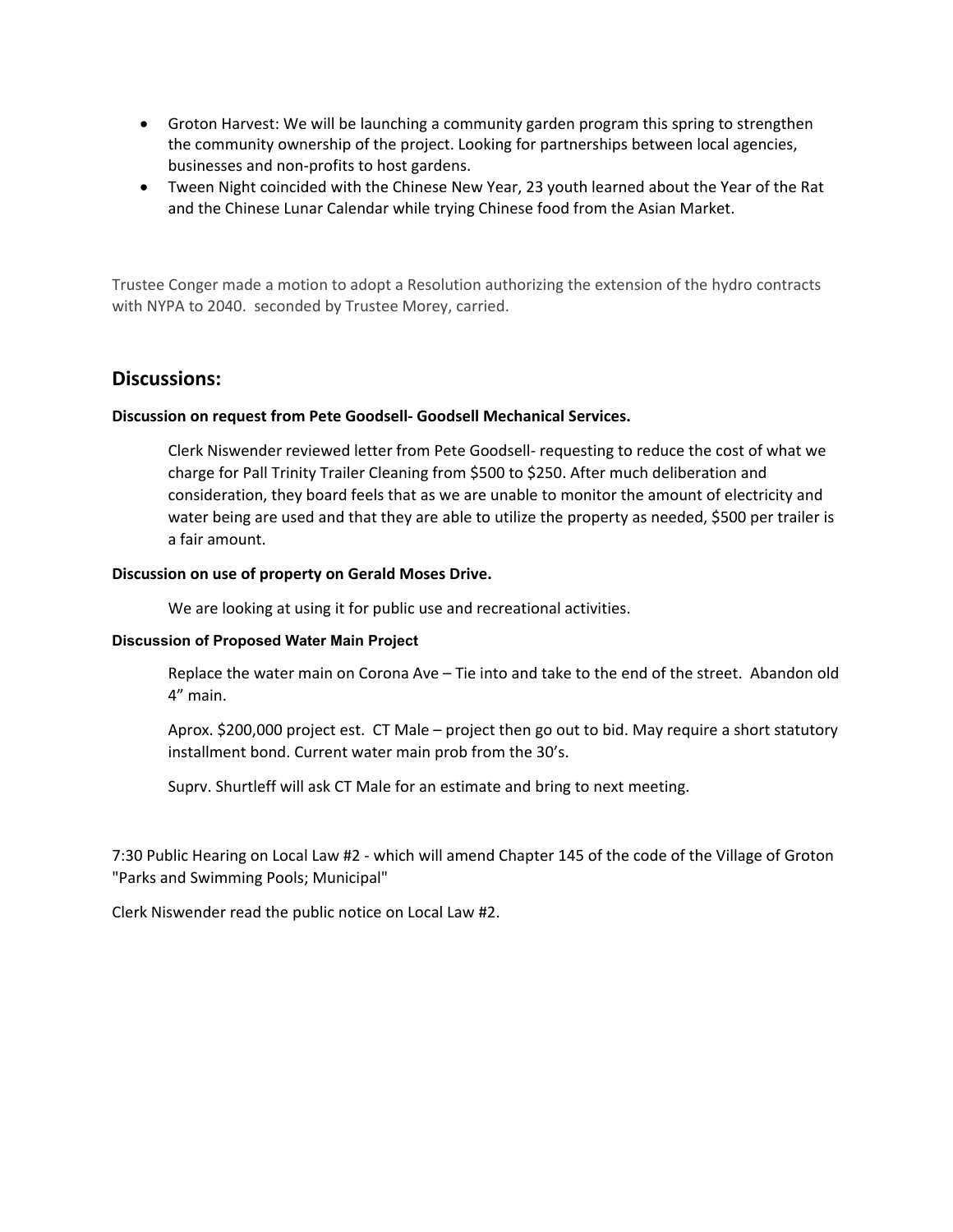# PUBLIC NOTICE

### **VILLAGE OF GROTON**

#### **NOTICE OF PUBLIC HEARING**

NOTICE IS HEREBY GIVEN that the Board of Trustees of the Village of Groton will hold a Public Hearing on Tuesday, February 18, 2020 starting at 7:30 pm, at the Groton Village Office, 143 Cortland St., to consider the adoption of the following local law:

Local Law No. 2 of 2020, which will amend Chapter 145 of the code of the Village of Groton, "Parks and Swimming Pools; Municipal" to delete the existing sections of the chapter 145 and to add new sections 145‐1, 145‐2, 145‐3, 145‐4, 145‐5 and 145‐6. This new revised law will take into effect the new trail system.

A copy of the local law in its entirety is available for review at the Village Clerk's Office, 143 Cortland St., during usual business hours.

The public is invited to attend and all oral or written comments may be presented for consideration.

Any person with special needs, who wish to attend the hearing, should contact the Village Office (898‐3966) immediately so your particular needs can be accommodated.

By order of the Board of Trustees.

Nancy Niswender Village Clerk